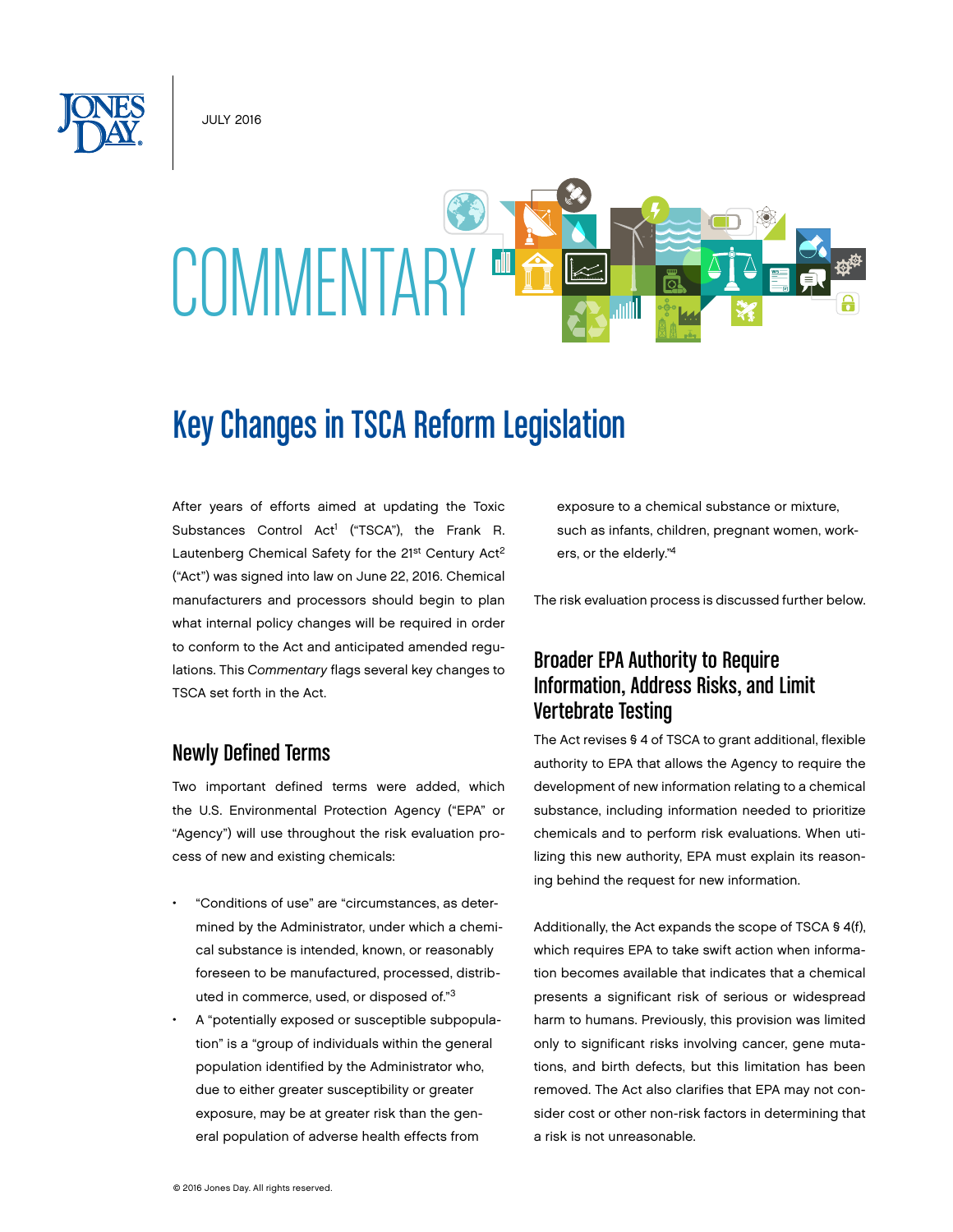The Act also adds a new TSCA section, 4(h), which directs EPA to focus on reducing and replacing vertebrate animal testing. Within two years, EPA must develop a strategic plan to promote the development of alternative testing methods.

## Strengthened Approach to Evaluating New Chemicals and Uses

The Act strengthens the general approach of TSCA § 5. It explicitly requires manufacturers and processers to submit premanufacture notices to EPA 90 days before beginning to manufacture or process the chemical substance. EPA must then review all new chemicals and significant new uses ("SNU"), make a determination, and take required action during that 90-day window. During the review process, EPA is required to consider "potentially exposed or susceptible populations" and "conditions of use." EPA may not consider cost or other non-risk factors.

There are three alternative determinations EPA may make under the Act:

- 1 Unreasonable risk of injury to health or the environment: If this is the case, EPA is required to take action pursuant to § (5)(f) and must also promulgate a Significant New Use Rule ("SNUR").
- 2 Absence of sufficient information or production in substantial quantities resulting in substantial exposure to humans or the environment: EPA is required to issue an order under § 5(e) and promulgate a SNUR if: (i) EPA has insufficient information to permit a reasoned evaluation of the chemical; or (ii) in the absence of sufficient information, the substance may present an unreasonable risk; or (iii) the substance is or will be produced in substantial quantities, and it enters or is anticipated to enter the environment in substantial quantities or there is or may be significant human exposure.
- 3 Not likely to present an unreasonable risk: If this is the case, manufacture or processing of the chemical may commence. Also, EPA is required to publish a statement regarding its finding in the *Federal Register*.

If EPA fails to make a determination by the end of the applicable review period, the Agency is required to refund all fees to the submitter. Notably, the Act resets the 90-day review

period for premanufacture notices submitted before the Act was signed into law.

#### Evaluation of Existing Chemicals

The Act significantly revises TSCA § 6 by adding prioritization and risk evaluation steps for existing chemicals, deleting the "least burdensome requirement" language, and including timelines for completion of the key steps in the process.

Prioritization. Within one year, EPA must create a risk-based screening process for designating chemicals as either high or low priority that includes considerations such as hazard and exposure potential, "conditions of use," and storage near significant sources of drinking water. High-priority chemicals are those that "may present an unreasonable risk of injury to health or the environment because of a potential hazard and a potential route of exposure under the conditions of use, including an unreasonable risk to a potentially exposed or susceptible subpopulation."5 Low-priority chemicals are those that do not meet the standard for a high-priority designation.

Risk Evaluation. Designating a chemical as a high-priority substance triggers the risk evaluation process. The Act requires EPA to have 10 ongoing risk evaluations within 180 days and 20 ongoing risk evaluations within three-and-a-half years.

Within six months after initiating the risk evaluation process, EPA must publish the scope of its intended risk evaluation. The purpose of the risk evaluation is to determine whether a chemical presents an unreasonable risk, without considering cost or other non-risk factors, under the conditions of use. If EPA concludes it does present an unreasonable risk, the chemical will be moved into the risk management process.

Manufacturers may specifically request a risk evaluation for a particular chemical substance. If the chemical substance is on the 2014 update to the TSCA Work Plan for Chemical Assessments, then the manufacturer will be required to pay a fee sufficient to cover 50 percent of the cost of the risk evaluation. If not, then the manufacturer must pay 100 percent of the cost of the risk evaluation.

Risk Management. If EPA determines that a chemical substance presents an unreasonable risk, it must propose a rule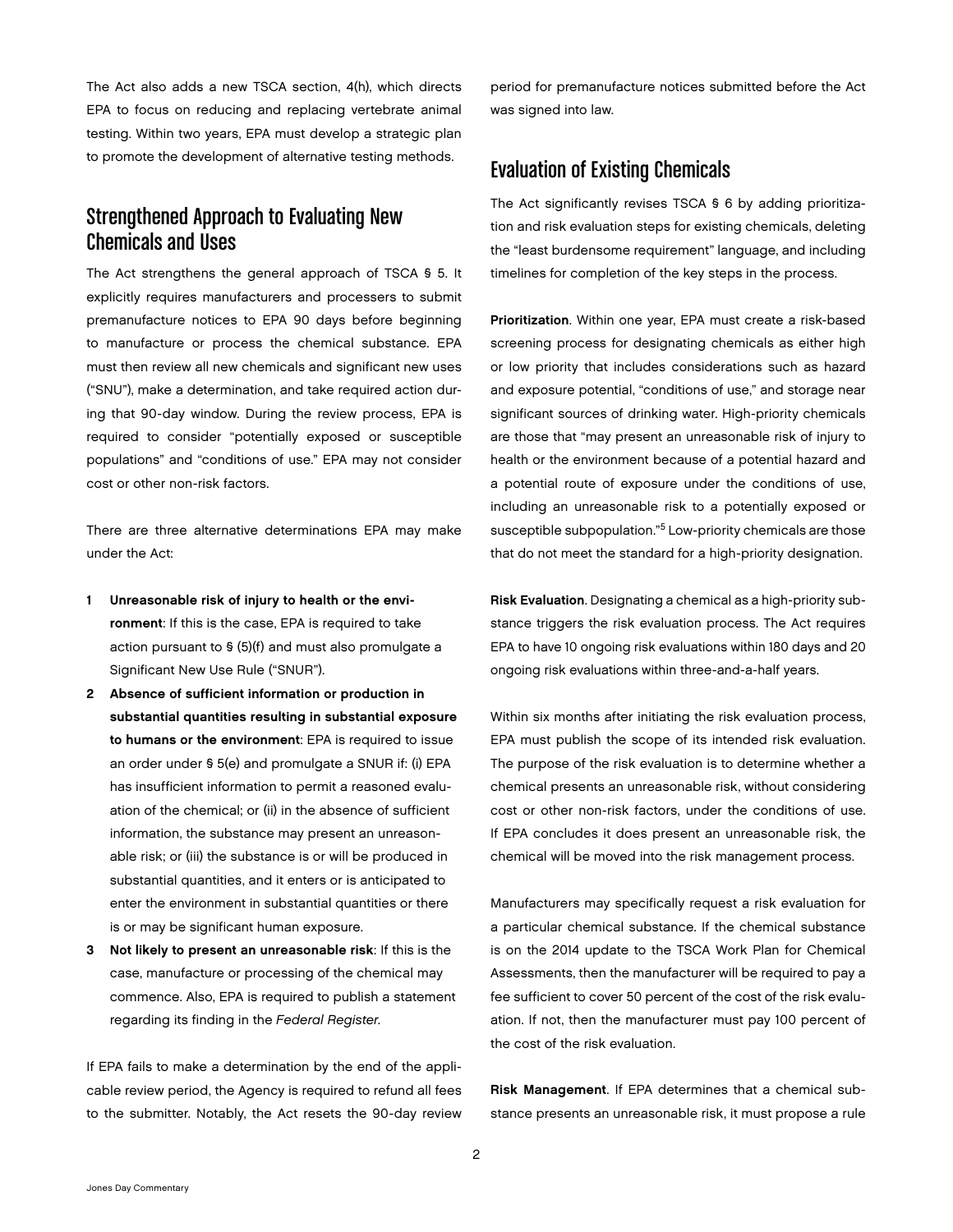under TSCA § 6(a) within one year and publish a final rule within two years. When promulgating a rule under § 6(a), EPA is required to consider and publish a statement based on available information concerning:

- Effects and magnitude of exposure;
- Benefits of the chemical:
- Reasonably ascertainable economic consequences of the rule; and
- Availability of technically and economically feasible alternatives.

The Act provides for certain limitations and exemptions from § 6(a) rules, including:

- An exemption for replacement parts for complex durable and consumer goods;
- Restrictions on chemical substances contained in articles must be implemented only to the extent necessary so that the substance no longer presents an unreasonable risk; and
- Exemptions granted by EPA by rule when it is found that: (i) the use is critical or essential with no technically and economically feasible alternative; (ii) compliance would significantly disrupt the national economy; or (iii) the specific condition of use provides a substantial benefit to health, the environment, or public safety when compared to reasonably available alternatives.

Throughout the process, EPA decisions based on science must use information, technical procedures, and methodologies employed in a manner consistent with the best available science.

# Limits on Protections for Confidential Business Information

The Act completely revises and amends TSCA § 14 regarding confidential business information. Non-protected information includes the following:

- General information describing manufacturing volumes (expressed in either aggregated volumes or ranges);
- General descriptions of the process used to manufacture or process a chemical substance or the industrial,

consumer, or commercial functions of a chemical substance, mixture, or article containing a chemical substance or mixture; and

Previously protected information regarding a chemical substance or mixture that is later banned.

With respect to information about later-banned chemicals, manufacturers and processors can protect themselves against disclosure by submitting to EPA, within 30 days of receiving notice of the chemical's ban, a request that explains why some or all of the information should not be disclosed or its disclosure should be delayed.

When making a confidentiality claim for information that may be protected under the Act, the applicant must submit a statement that asserts: (i) the person has taken reasonable steps to protect the information; (ii) the information is not required to be disclosed under federal law; (iii) the information's disclosure will cause substantial harm to the applicant's competitive standing; and (iv) the information is not readily discoverable through reverse engineering. The applicant must also have a generic name for the chemical substance that can be disclosed to the public and be able to describe the chemical's structure without disclosing any claimed confidential information or harming any competitive standing. If a manufacturer's or processor's request for confidentiality is denied, the company or individual can appeal the decision in the U.S. District Court for the District of Columbia or a U.S. district court where the company or individual resides or has its principal place of business.

In general, if EPA approves a claim of confidentiality, the information will be protected from disclosure for 10 years unless: (i) the manufacturer or processor notifies EPA that it is withdrawing the confidentiality claim; or (ii) EPA becomes aware that the information does not qualify for protection from disclosure.

EPA must notify the person who made the confidentiality claim at least 60 days before the expiration of the 10-year protection period. If the person wants to maintain the confidentiality of the information, he or she must resubstantiate the claim at least 30 days before the expiration date. EPA may require reassertion/resubstantiation of a confidentiality claim sooner than the standard 10 years if: (i) the chemical substance is designated high priority under TSCA § 6; (ii) a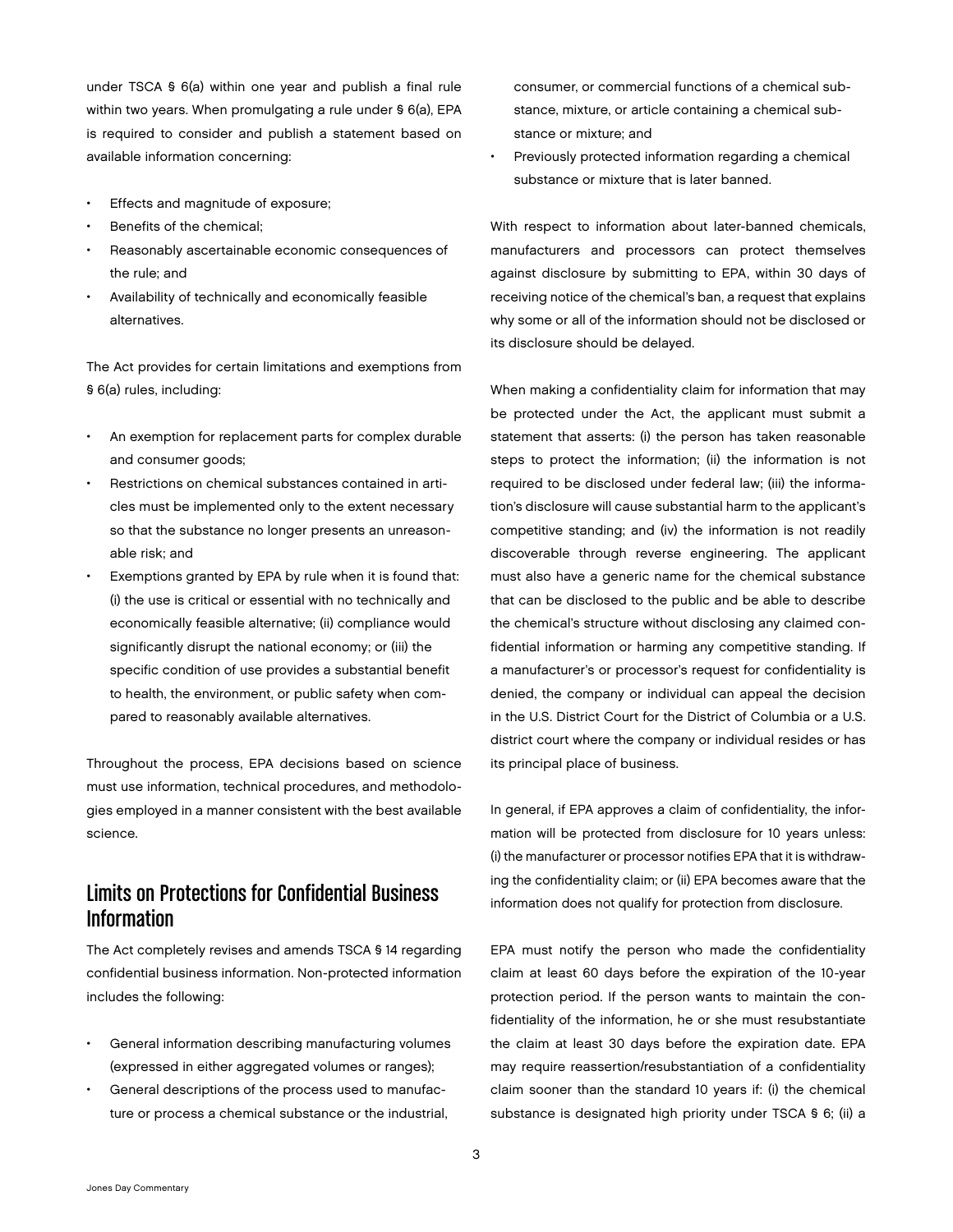chemical is moving from EPA's inactive substance list under the Act to its active substance list; or (iii) the protected information is important to assist EPA in conducting risk evaluations or promulgating rules under TSCA § 6.

The following types of information, however, are not generally subject to the substantiation requirements: (i) specific information on the manufacturing or processing of a chemical substance; (ii) marketing or sales information; (iii) information that identifies the customer or supplier; (iv) the specific composition of a chemical mixture; (v) the function of a chemical substance in a process, mixture, or article; (vi) the production or import volumes of a manufacturer or processor; and (vii) the specific chemical identity of the chemical substance prior to the date on which it is first offered for commercial distribution.

Even if EPA agrees with a particular confidentiality claim, the Act adds more individuals and organizations to the list of who can be privy to confidential information that is otherwise protected from disclosure, including: (i) a state or tribal government that seeks the information to enforce the law; (ii) a health or environmental professional employed by a federal or state agency if there is a written statement of need; and (iii) in the event of an emergency, a treating or responding physician, nurse, or other public health official. Any individual who can be privy to confidential information under the Act is subject to a \$5,000 fine or up to one year's imprisonment, or both, for wrongful disclosure of protected information to individuals not entitled to it.

### Establishment of New Fund and Fee Structure

The Act amends § 26 of TSCA to establish a TSCA Service Fee Fund and directs EPA to promulgate a rule to collect fees of up to \$25,000,000 annually to cover the costs of EPA's work under TSCA, such as reviewing premanufacture notices and performing risk evaluations. EPA's goal is to establish a final rule setting out the TSCA fee structure by June 2017.

#### Increased Penalties

The Act increases penalties for violations of TSCA §§ 15 and 409. Civil penalties are now \$37,500 per violation per day, instead of \$25,000. Criminal violations are now subject to a fine of \$50,000 per violation per day, instead of \$25,000. Additionally, the Act adds a section on imminent danger of death or serious bodily injury. A person who knowingly or willfully violates § 15 or 409 and knows that the violation will put another individual in imminent danger of death or serious bodily injury can be subject to fines up to \$250,000, a prison sentence of no more than 15 years, or both. In the event that an organization commits such a knowing violation, it can be fined up to \$1 million per violation.

# Limited Preemption of State Laws

Section 13 of the Act (revising TSCA § 18) limits states' power to establish laws or regulations that:

- Address development of information about a chemical substance already regulated by EPA;
- Restrict the development of a chemical substance that EPA has determined does not pose an unreasonable risk;
- Impose new use notification requirements for chemical substances already subject to federal notification requirements; or
- Impose penalties more stringent than the penalties imposed under TSCA for identical requirements.

States continue to have the authority to:

- Enforce state laws and regulations enacted before April 22, 2016;
- Continue with actions taken pursuant to state laws in effect on August 31, 2003;
- Implement reporting, monitoring, or information obligations not otherwise required under federal law;
- Enact state laws and regulations related to water quality, air quality, or waste treatment or disposal, as long as they do not impose restrictions covered by TSCA; and
- Co-enforce laws or regulations identical to federal laws or regulations.

In addition, a state may apply for an exemption to preemption.

Discretionary Exemptions. EPA may grant an exemption if: (i) compelling conditions warrant granting the exemption in order to protect health or the environment; (ii) the state requirement would not unduly burden interstate commerce;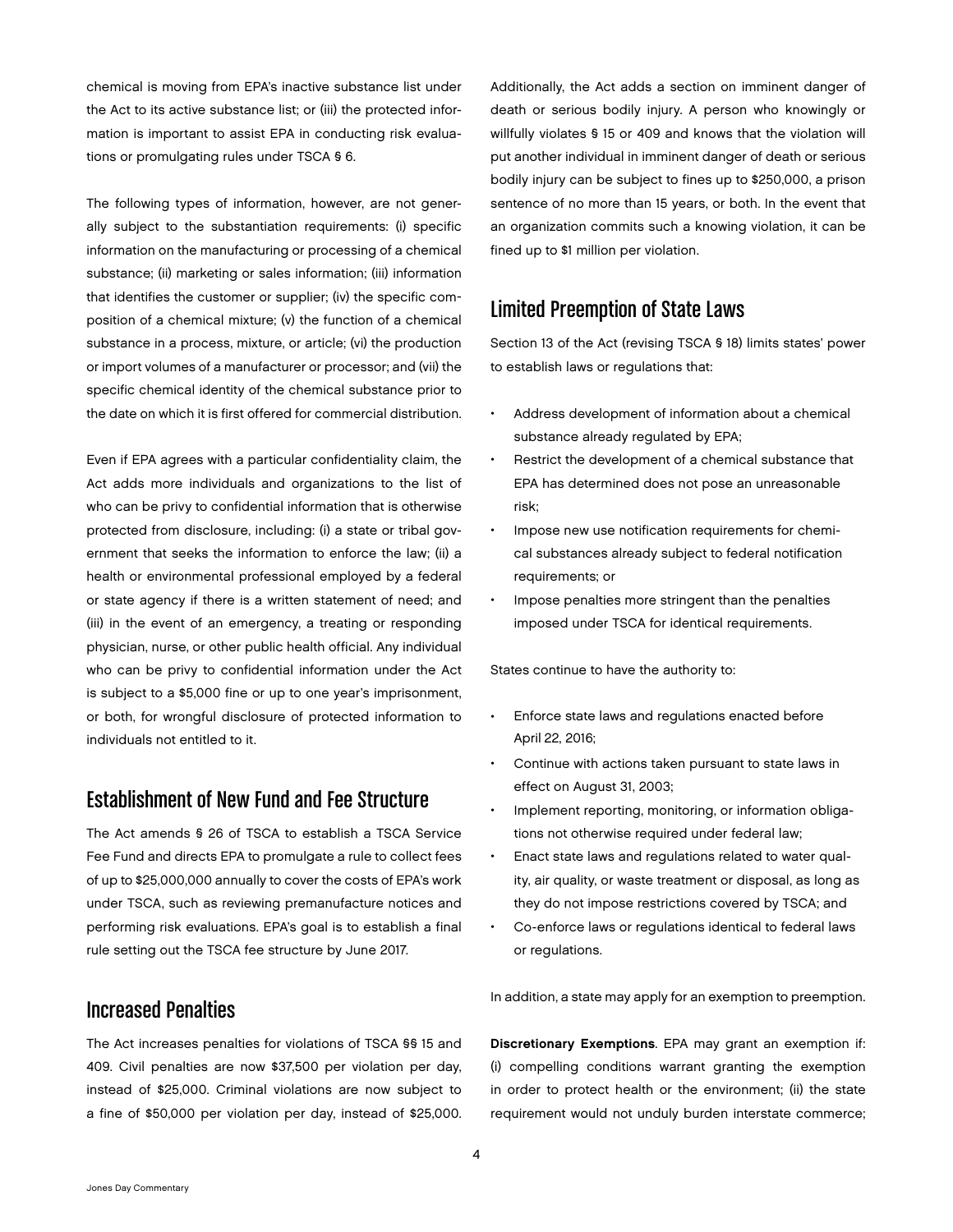(iii) compliance with the state requirement would not violate any applicable federal law; and (iv) the state requirement is designed to address a risk identified consistent with the best available science, using supporting studies conducted using sound scientific practices and based on the weight of the scientific evidence.

EPA must make a determination on discretionary exemption requests within 180 days of when the application for exemption is submitted.

Mandatory Exemptions. EPA must grant an exemption if the state requirement: (i) would not be unduly burdensome to interstate commerce; would not be in violation of any federal law, rule, or order; and addresses a concern based on peerreviewed science; or (ii) was enacted to prohibit or restrict the manufacture, processing, distribution, or use of a chemical substance within 18 months of the date EPA initiated the prioritization process for the chemical substance or published the scope of the risk evaluation, whichever is sooner.

EPA must make determinations on mandatory exemption applications within 110 days after the application is filed.

# Mercury Inventory and Amended Ban on Mercury **Exports**

Section 8 of the Act requires EPA to publish an inventory of mercury supply, use, and trade in the United States no later than April 1, 2017, and every three years thereafter. To assist in the preparation of this inventory, every person who manufactures mercury or mercury-added products or uses mercury in a manufacturing process will be required to make periodic

reports to EPA. EPA has two years to promulgate a rule setting forth the requirements for these periodic reports.

Section 10 of the Act outlines the types of elemental mercury that have been added to the list of prohibited mercury exports. Beginning January 1, 2020, no U.S.-based individual or business can export any of the following mercury compounds: mercury chloride or calomel, mercury oxide, mercury sulfate, mercury nitrate, cinnabar or mercury sulphide, and any other mercury compound that EPA subsequently adds to the list. Within 90 days after the Act takes effect, EPA must publish in the *Federal Register* a list of the mercury types prohibited from export and can subsequently update the list.

The one exception to the mercury ban rule will be individuals or companies that export mercury compounds to countries that are members of the Organization for Economic Co-operation and Development for environmentally sound disposal, as long as the mercury or mercury compound will not later be recovered, recycled, or reclaimed for use or direct reuse.

Within five years of the Act's enactment, EPA must draft a report to submit to Congress on all mercury or mercury compounds that are exported for disposal that makes a recommendation on whether Congress should limit or prohibit the mercury's export for disposal.

#### New Regulations Forthcoming

As can be seen from the above, EPA will be promulgating a host of new regulations to comply with the Act. Companies should monitor these developments and comment on proposed regulations as necessary.